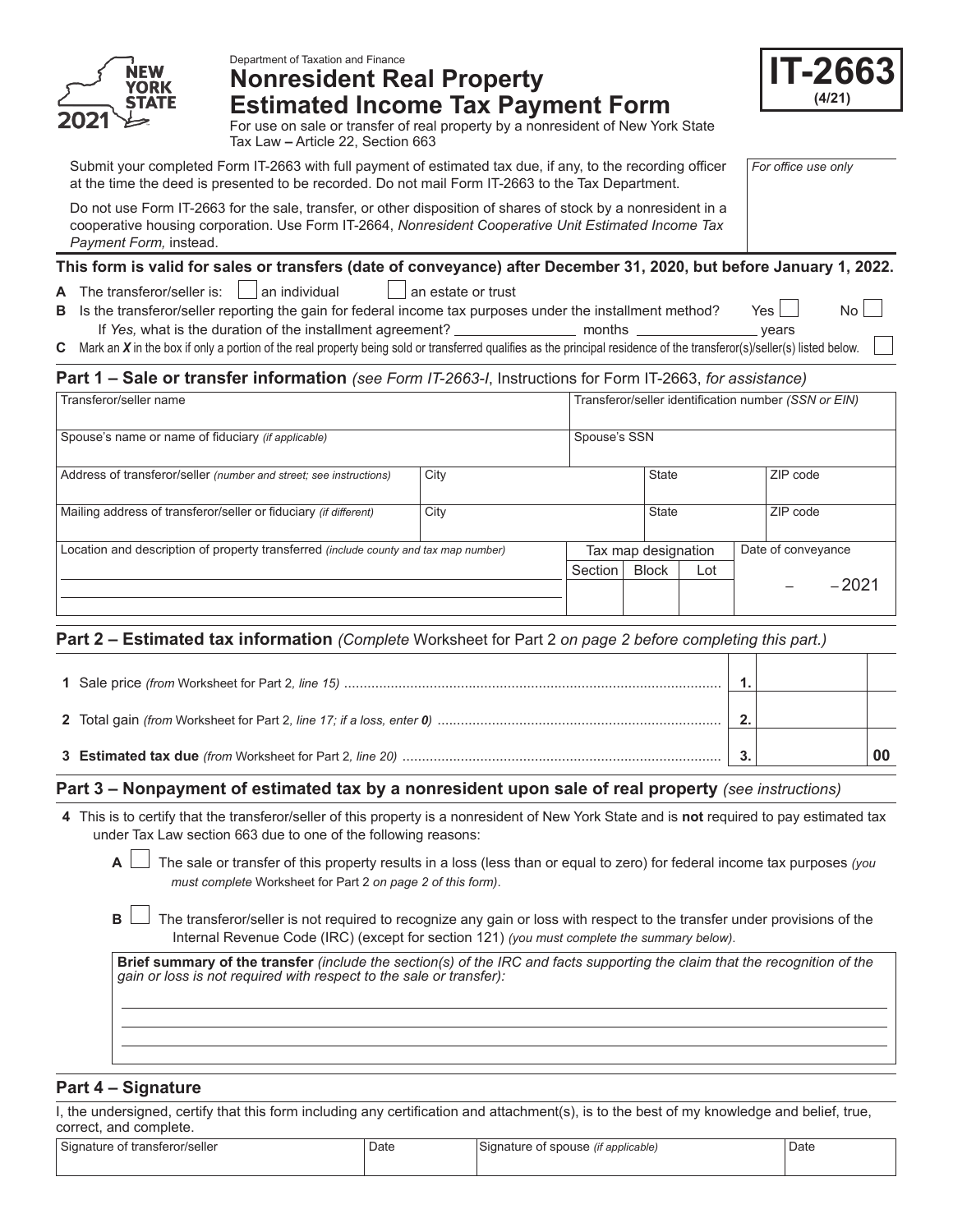## **Worksheet for Part 2**

Use this worksheet to compute your gain or loss on the sale or transfer of the real property. The gain or loss is computed in the same manner as for federal income tax purposes. For more information, see federal Publication 523, *Selling Your* 

*Home*; Publication 544, *Sales and Other Dispositions of Assets*; and Publication 551, *Basis of Assets*. These publications are available on the Internal Revenue Service's website at *www.irs.gov.*

#### **Computation of cost or other basis**

|                                                                                                              |     |  | 5.  |  |
|--------------------------------------------------------------------------------------------------------------|-----|--|-----|--|
| Increases to basis:                                                                                          |     |  |     |  |
|                                                                                                              | - 6 |  |     |  |
|                                                                                                              |     |  |     |  |
| 8 Other (explain)   2000   2000   2010   2010   2010   2010   2010   2010   2010   2010   2010   2010   2010 | 8.  |  |     |  |
|                                                                                                              |     |  |     |  |
|                                                                                                              |     |  | 10. |  |
| Decreases to basis:                                                                                          |     |  |     |  |
|                                                                                                              | 11. |  |     |  |
| 12 Other (explain)<br><u> 1989 - Andrea Station, amerikansk politik (</u>                                    | 12. |  |     |  |
|                                                                                                              |     |  |     |  |
|                                                                                                              |     |  | 14. |  |
|                                                                                                              |     |  |     |  |

#### **Gain or loss**

|                                                                                                                       | 15.   |  |
|-----------------------------------------------------------------------------------------------------------------------|-------|--|
|                                                                                                                       | ່ 16. |  |
| 17 Total gain or loss: Subtract line 16 from line 15. If the amount is a gain (greater than zero), enter here, on the |       |  |
| front page, Part 2, line 2, and continue with line 18. If the amount is a loss (less than or equal to zero), enter 0  |       |  |
| here, on line 20 below, and on the front page, line 2. Complete Part 2, Part 3, and Form IT-2663-V on page 3.    17.  |       |  |
|                                                                                                                       |       |  |

#### **Estimated tax due**

| 18. Enter the gain from line 17 (if only a portion of the gain from line 17 is subject to tax, see instructions below)  18. |                |      |
|-----------------------------------------------------------------------------------------------------------------------------|----------------|------|
|                                                                                                                             | $^{\circ}$ 19. | 1090 |
| 20 Estimated tax due (Multiply line 18 by line 19, and round to the nearest whole dollar; enter here and on the front page, |                |      |
| Part 2, line 3. Complete Form IT-2663-V, Nonresident Real Property Estimated Income Tax Payment Voucher, on page 3.) 20.    |                | -00  |

## **Specific instructions for Worksheet for Part 2**

**Note:** See Form IT-2663-I, *Instructions for Form IT-2663*, for complete instructions.

**Lines 5 through 17 – Multiple transferors/sellers:** Enter the total purchase price, adjustments to basis, and sale price to determine the total gain (or loss) on the real property. See *Line 18* below for allocation of the gain.

**Line 18 –** Enter the gain (or portion of the gain) from line 17 that will be reported on your federal income tax return for 2021.

- **If only a portion of the property is located inside New York State**, enter the gain allocated to the portion of the property located inside New York State. Attach a statement to Form IT-2663 showing how you computed the allocation.
- **If only a portion of the property qualifies as your principal residence**, enter the gain allocated to the portion of the property that did **not** qualify as your principal residence and will be reported on your federal income tax return for 2021. Attach a statement to Form IT-2663 showing how you computed the allocation.
- **If two or more persons transfer or sell the real property**, allocate the total gain on the property among the

transferors/sellers in the same manner as the gain is allocated for federal income tax purposes. Attach a statement to Form IT-2663 showing each transferor's/seller's name, SSN or EIN, address, and share of the gain.

- **If the gain is being reported as an installment sale**, enter the amount of gain that you (and your spouse, if applicable) will be reporting on your 2021 federal income tax return.
- **A nonresident estate or trust** must enter the amount of the gain, without regard to any distributions, from line 17.

**Line 19 –** When computing tax due on the gain from the transfer or sale of the real property, you must use the tax rate equal to the highest rate of tax for the tax year as set forth in the Tax Law section 601. For tax year 2021 that rate is 10.90% (.1090).

**Line 20 –** This is the amount of your required estimated tax payment. Enter this amount on the front page, Part 2, line 3 and as your estimated tax payment on Form IT-2663-V on page 3. You must complete Form IT‑2663‑V, even if there is no payment of estimated personal income tax due.